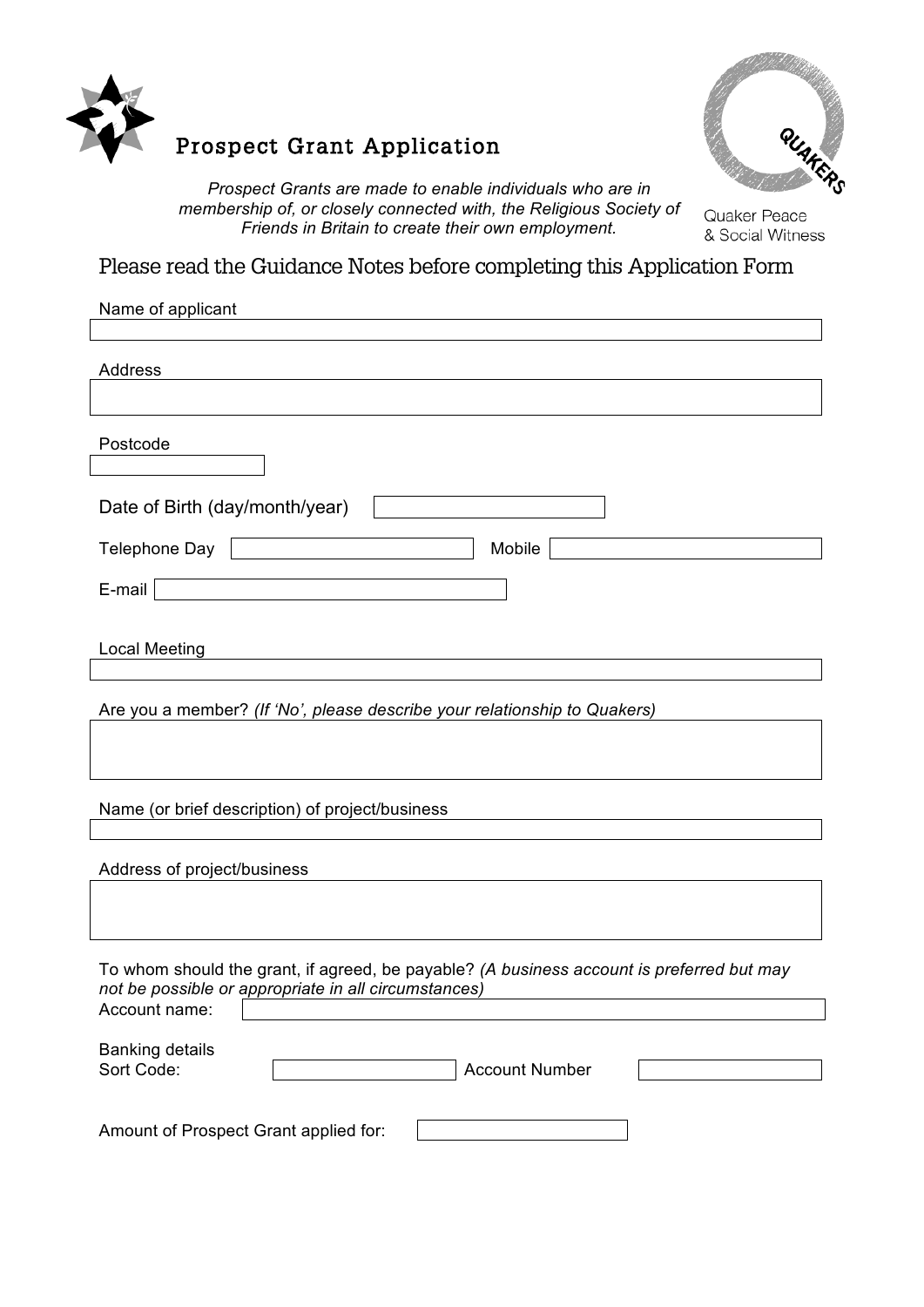#### **Information about the project/business**

*Please answer the following questions succinctly here. You are should attach further documentation (e.g. business plan, budget) to your application as separate documents.*

1. Please describe the initiative for which you are seeking a grant:

# 2. Please give brief background information – how did the initiative arise?

3. Outline statement of finances of the initiative and details of money promised or received so far, e.g. from statutory bodies, churches, other trusts, banks, individuals.

# 4. Plans for obtaining future funding, where appropriate (including grants/loans, allowances applied for):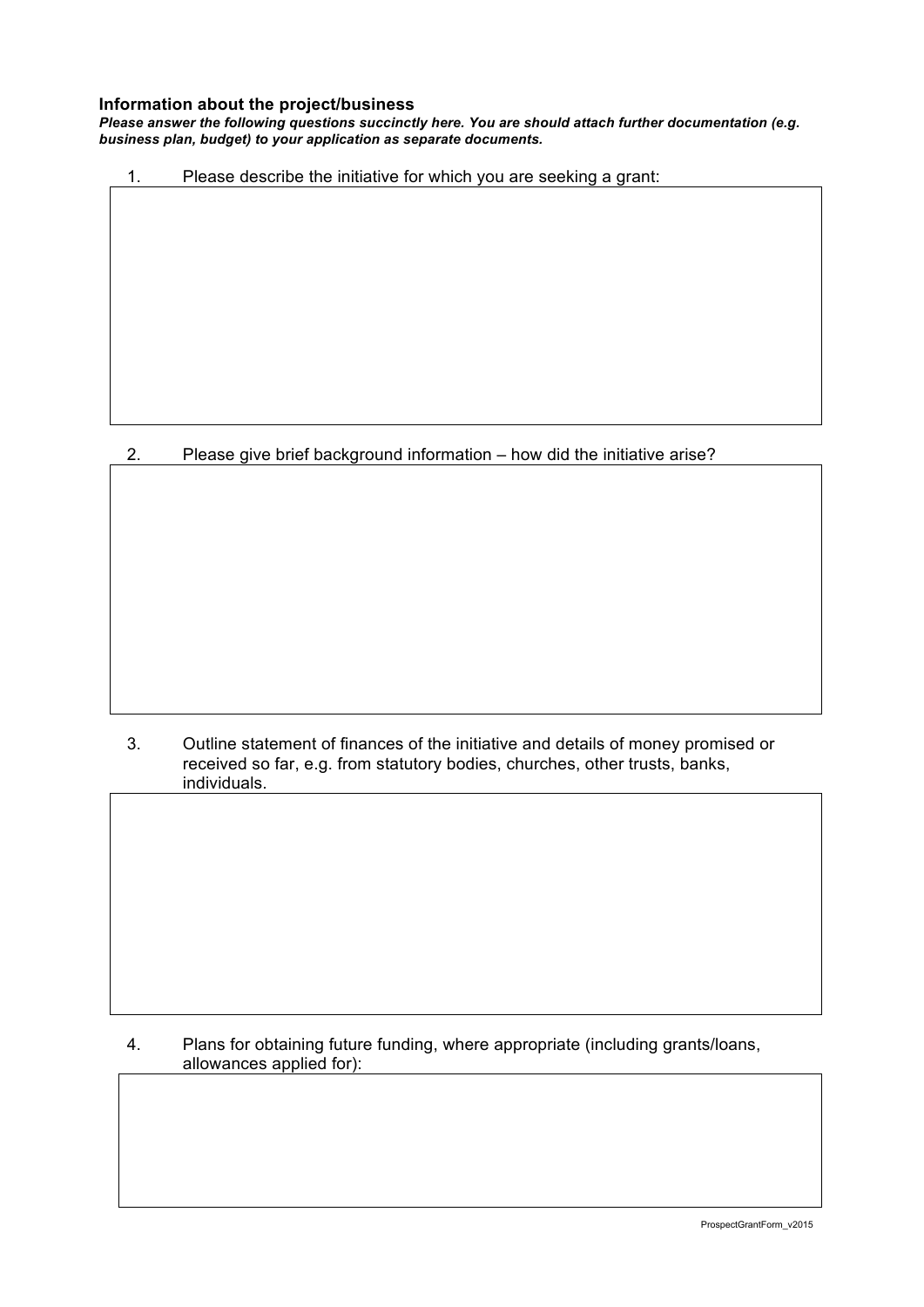5. Specific purpose for which grant would be used: *If the grant applied for will not cover the whole cost, please give the expected total cost of this aspect of the initiative. You should also indicate whether you would intend to apply for a second grant in six months.*

## **Additional Documents**

Additional documents that accompany this application (e.g. business plan, budget, additional references, minutes of support) should be listed fully here. It is preferable to send all documents by e-mail together with this application form. If this is not possible please indicate clearly how and when they will be received. Documents in PDF (.pdf) format are preferred for ease of consideration but Word format (.doc or .docx) or Excel format (.xls or xlsx) are acceptable. Please ensure that any spreadsheets are printable to A4 size.

## **Signature and References**

I have read the Guidance Notes on Prospect Grants that accompany this form.

Signed by applicant Date Date Date Date Date